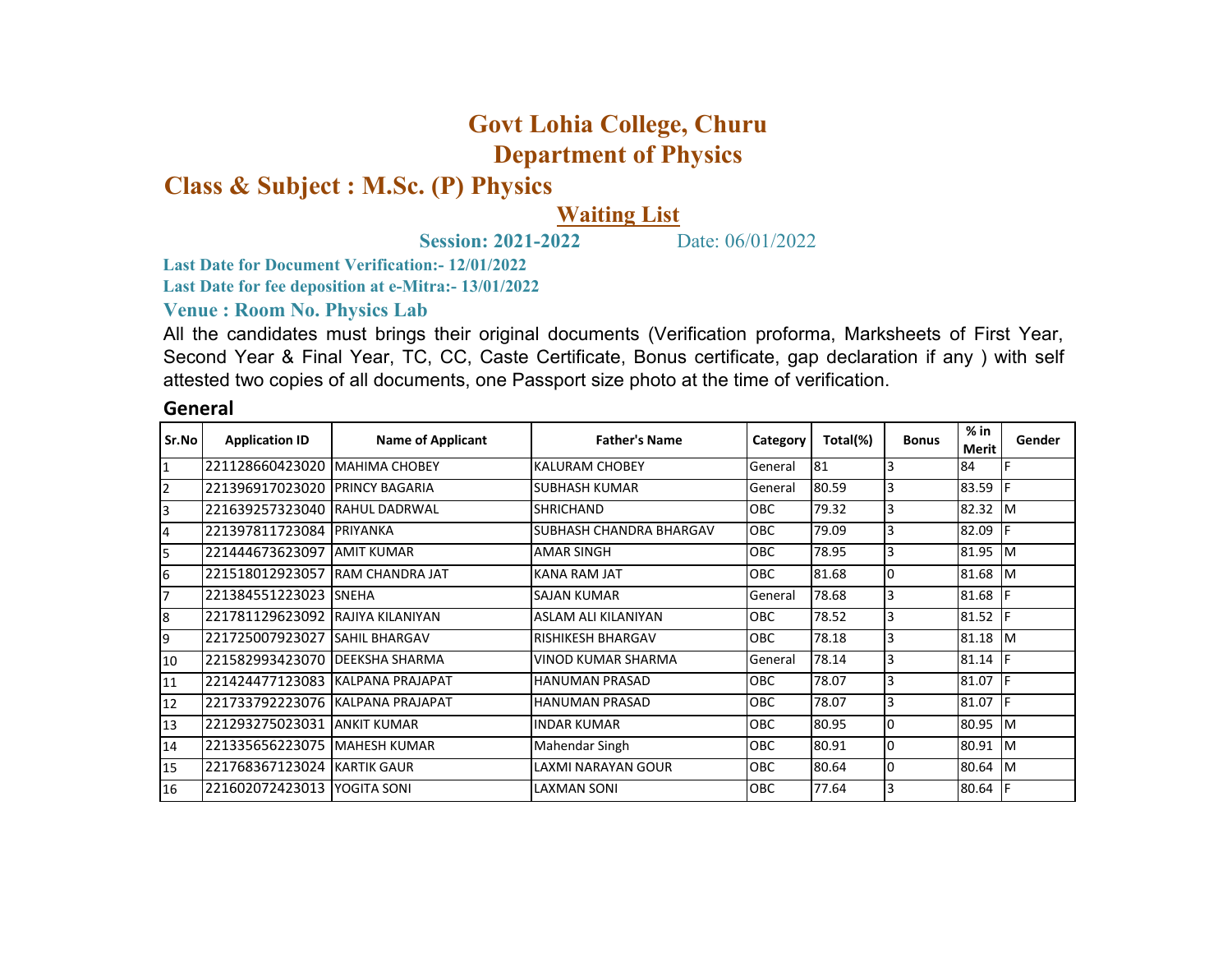| 17                      |                                 | 221278588923026 RISHI PRAKASH SWAMI  | DASHRATH LAL                    | OBC             | 77.59 | Iз             | 80.59 M              |           |  |  |
|-------------------------|---------------------------------|--------------------------------------|---------------------------------|-----------------|-------|----------------|----------------------|-----------|--|--|
| 18                      | 221619720023077 PAYAL JANGIR    |                                      | DEWAKEE NANDAN JANGIR           | General         | 77.41 | 3              | 80.41 F              |           |  |  |
| 19                      | 221971581223065 RAM PAREEK      |                                      | KANHAIYA LAL                    | General         | 80.27 | lo.            | 80.27                | <b>IM</b> |  |  |
| 20                      | 221843591623027 PRIYANKA MEEL   |                                      | MOTI LAL MEEL                   | <b>OBC</b>      | 77.15 | 3              | $80.15$ F            |           |  |  |
| 21                      | 221969085623079 PRIYANKA MEEL   |                                      | <b>MOTI LAL MEEL</b>            | OBC             | 77.15 | Iз             | 80.15 $\overline{F}$ |           |  |  |
| 22                      | 222577307523018 VISHAL MAHARSHI |                                      | <b>MAHAVEER PRASAD MAHARSHI</b> | General         | 76.73 | $\overline{3}$ | 79.73 M              |           |  |  |
|                         | <b>EWS</b>                      |                                      |                                 |                 |       |                |                      |           |  |  |
| $\overline{1}$          | 221708057623010 ANURAG DUDANI   |                                      | PRADEEP KUMAR DUDANI            | General         | 71.5  | l0             | 76.5                 | M         |  |  |
| $\overline{2}$          | 221986206123085 ANURAG DUDANI   |                                      | PRADEEP KUMAR DUDANI            | General         | 71.5  | Тo             | 76.5                 | M         |  |  |
| $\overline{3}$          | 221904050723048 ANURAG DUDANI   |                                      | PRADEEP KUMAR DUDANI            | General         | 71.5  | Iо             | 76.5                 | M         |  |  |
| $\overline{4}$          | 222413915523021 ASHOK PAREEK    |                                      | SHANKAR LAL PAREEK              | General         | 75.36 | Iо             | 75.36 M              |           |  |  |
| 5                       | 221717990823048 NARESH KANWAR   |                                      | <b>RANJEET SINGH</b>            | General         | 70.85 | Iз             | $73.85$ F            |           |  |  |
| 6                       |                                 | 221691445823031 SHYAM BIHARI SHARMA  | <b>HARI SHANKAR SHARMA</b>      | General         | 73.22 | Iо             | 73.22 M              |           |  |  |
| <b>OBC</b>              |                                 |                                      |                                 |                 |       |                |                      |           |  |  |
| $\mathbf{1}$            | 221901188523095 MANISHA KUMARI  |                                      | <b>BEGRAJ DHAKA</b>             | <b>OBC</b>      | 76.64 | Iз             | 79.64 F              |           |  |  |
| $\overline{2}$          | 221920545823052 POONAM          |                                      | PRATAP SINGH                    | <b>OBC</b>      | 76.61 | Iз             | $79.61$ F            |           |  |  |
| $\overline{3}$          |                                 | 221738702723025 SUMIT KUMAR BHARGAVA | RADHESHYAM BHARGAVA             | <b>OBC</b>      | 76    | 3              | 79                   | M         |  |  |
| $\overline{4}$          | 221773701323068 MANISHA FAGERIA |                                      | RATIRAM FAGERIA                 | <b>OBC</b>      | 75.82 | 3              | 78.82                | -lF       |  |  |
| 5                       | 221272108023093 REETIK JANGIR   |                                      | <b>VINOD KUMAR</b>              | <b>OBC</b>      | 78.42 | Iо             | 78.42 M              |           |  |  |
| $\overline{6}$          | 221886059023056 EKTA PANNIWAL   |                                      | PRABHU DAYAL PANNIWAL           | <b>OBC</b>      | 75.42 | Iз             | 78.42 F              |           |  |  |
| $\overline{7}$          | 221836640023057 JYOTI SWAMI     |                                      | SUSHIL KUMAR SWAMI              | OBC             | 75.31 | 3              | 78.31 F              |           |  |  |
| $\bf{8}$                | 221387931023060 KALPANA DULAR   |                                      | SATYAVEER DULAR                 | <b>OBC</b>      | 75.27 | 3              | $78.27$ F            |           |  |  |
| 9                       | 221729055623023 RUPALI PRAJAPAT |                                      | SURANDRA PRAJAPAT               | OBC             | 75.25 | 3              | 78.25 F              |           |  |  |
| 10                      | 221798902823010 SOMVEER         |                                      | <b>SURENDRA SINGH</b>           | <b>OBC</b>      | 75.23 | Iз             | 78.23 M              |           |  |  |
| 11                      | 221188452023052 SHIV KUMAR      |                                      | <b>CHETAN RAM</b>               | <b>OBC</b>      | 78.18 | Iо             | 78.18 M              |           |  |  |
| 12                      | 222103608423059 SURENDRA KUMAR  |                                      | <b>RAJVEER</b>                  | <b>OBC</b>      | 75.05 | $\overline{3}$ | 78.05 M              |           |  |  |
| <b>SC</b>               |                                 |                                      |                                 |                 |       |                |                      |           |  |  |
| $\overline{1}$          | 221523734823052 REKHA BAROR     |                                      | <b>ASHOK KUMAR BAROR</b>        | SC              | 71.32 | $\overline{3}$ | $74.32$ F            |           |  |  |
| $\overline{2}$          | 221998003623092 RAHUL BAKOLIA   |                                      | JAGDISH PRASAD                  | <b>SC</b>       | 73.82 | lo.            | $73.82$ M            |           |  |  |
| $\overline{\mathbf{3}}$ | 221225930323018 HARI RAM        |                                      | <b>MAHENDRA SINGH</b>           | $\overline{SC}$ | 73.09 | Iо             | 73.09                | <b>IM</b> |  |  |
| $\overline{4}$          | 221998380823010 HARI RAM        |                                      | <b>MAHENDRA SINGH</b>           | $\overline{SC}$ | 73.09 | Iо             | 73.09                | M         |  |  |
| $\overline{5}$          | 221210818723050 HRITIK CHOUHAN  |                                      | <b>SUBHASH CHANDRA CHOUHAN</b>  | <b>SC</b>       | 72.67 | Iо             | 72.67 M              |           |  |  |